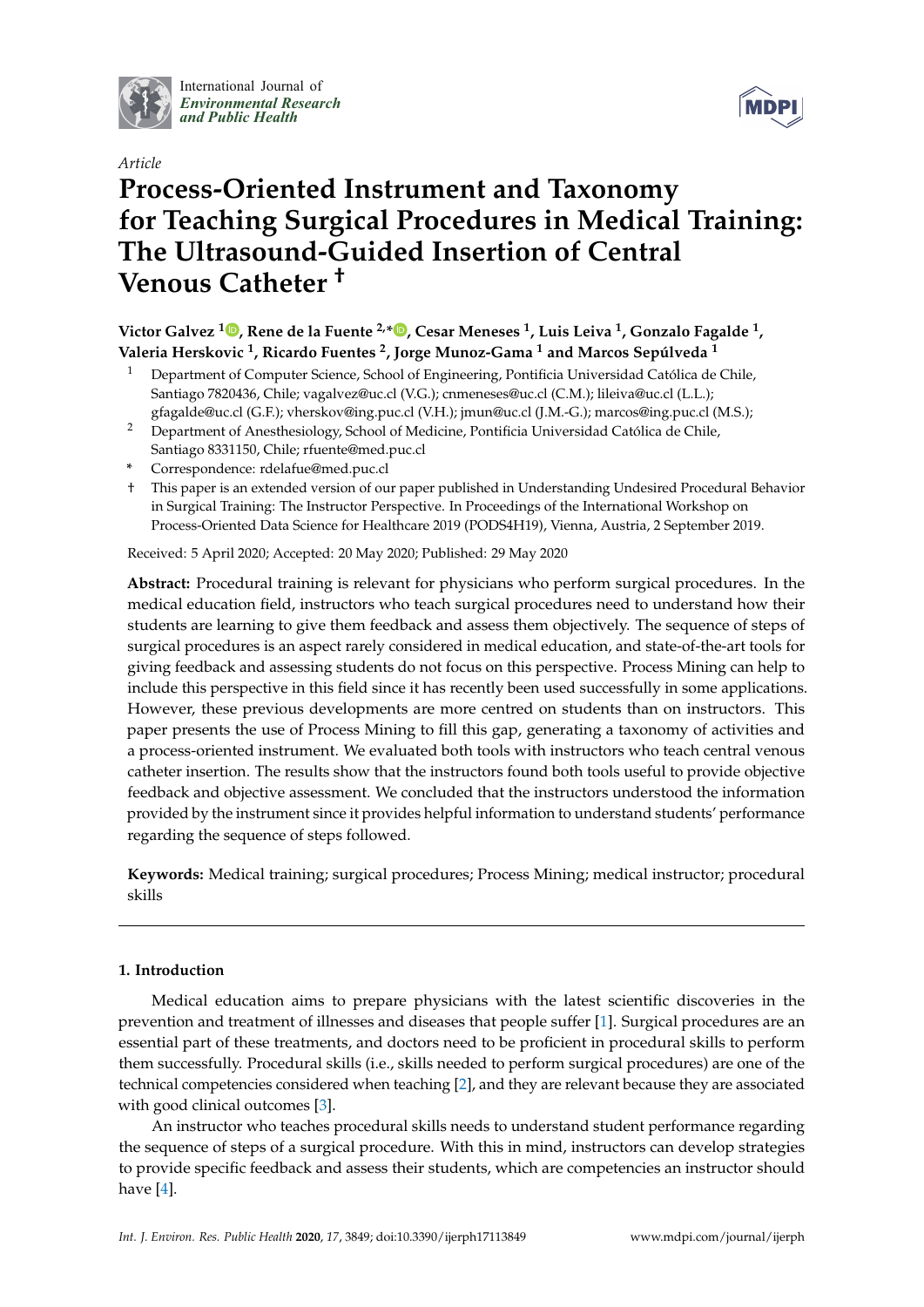Currently, instructors teach procedural skills using several tools. Standard tools are checklists with the steps needed to complete a procedure [\[5\]](#page-13-4), and Global Rating Scales (GRS) [\[6\]](#page-13-5), which help to qualitatively assess indicators such as the flow of the procedure and economy of movements [\[5\]](#page-13-4). Tools mentioned above are useful, but state-of-the-art tools rarely take into account the sequence of steps: they are focused on each isolated step and do not consider the relative importance of each step or the incorrect execution of the sequence of steps.

Process Mining [\[7\]](#page-13-6) is a new discipline that allows the analysis of processes using data stored and generated by information systems that support them. This discipline has been used successfully in a wide variety of healthcare specialities [\[8\]](#page-13-7), among them medical education. Lira et al. [\[9\]](#page-13-8) showed the use of Process Mining to give specific feedback, using data obtained from recorded executions of a procedure performed by students. In addition, de la Fuente et al. [\[10\]](#page-13-9) used Process Mining to compare trainees and experts with the ideal sequence of steps. However, neither study emphasized information relevant to instructors, and they are difficult for them to interpret.

Surgical procedures are a progression of steps [\[11\]](#page-13-10) that can be seen as a process [\[12\]](#page-13-11). Therefore, in this research, we used Process Mining to help instructors to understand students' performance regarding the sequence of steps in surgical procedures. The information captured by an analysis of the sequence of steps through Process Mining adds information that is not possible to capture with a checklist, which is limited to a dichotomous assessment of the execution of specific steps of a procedure, without considering the order or the unnecessary repetition. Conversely, it explicitly explains a qualitative dimension included in the GRS, such as fluidity in the execution of the steps of a procedure.

The objectives of this research were: (1) to define a taxonomy of steps for surgical procedures; (2) to design an instrument for instructors with process-oriented information about the sequence of steps followed by their students; and (3) to evaluate with instructors the usefulness of both tools for their tasks as teachers. The approach presented has two steps: first, we developed the taxonomy, and then we designed the process-oriented instrument based on the taxonomy.

This article is an extension of our previous workshop article [\[13\]](#page-13-12). Here, we add: (1) information about current ways instructors use to teach the sequence of steps; (2) an evaluation of the taxonomy's usefulness through open-ended questions; (3) an evaluation of the instrument's interpretability by means of a questionnaire; (4) an evaluation of the instrument's usability using the System Usability Scale (SUS) [\[14\]](#page-13-13); and (5) the opinion of instructors about the instrument after using it.

The structure of this paper is as follows. First, we describe the running case used to generate the taxonomy and the instrument. Second, we detail the taxonomy of activities and questions generated to discover undesired patterns. Third, we explain the development of the instrument and how it answers questions generated before. Fourth, we describe the current methods and tools used by instructors to teach the sequence of steps, evaluate the usefulness of the taxonomy, and evaluate interpretability and usability of the instrument. Finally, we present our conclusions and future work.

#### **2. Running Case: The Ultrasound-Guided Internal Jugular Central Venous Catheter Placement**

We used the Ultrasound-Guided Internal Jugular Central Venous Catheter (UGIJCVC) placement procedure as a running case to illustrate our approach. UGIJCVC consists of the installation of a tube in the central vein, to assist in the delivery of fluids or medications to a patient. This procedure has the following steps:

- 1. Prepare implements, set up the ultrasound equipment, and position the patient.
- 2. Identify the target vein with the ultrasound, and then puncture it with a trocar. A trocar is a needle with a hole to insert the guidewire.
- 3. Verify blood return using a syringe. If it happens, the trocar was correctly installed. Then, remove the syringe.
- 4. Pass a guidewire through the trocar. Once the guidewire is in the vein, remove the trocar.
- 5. Widen the pathway and insert the catheter using the installed guidewire.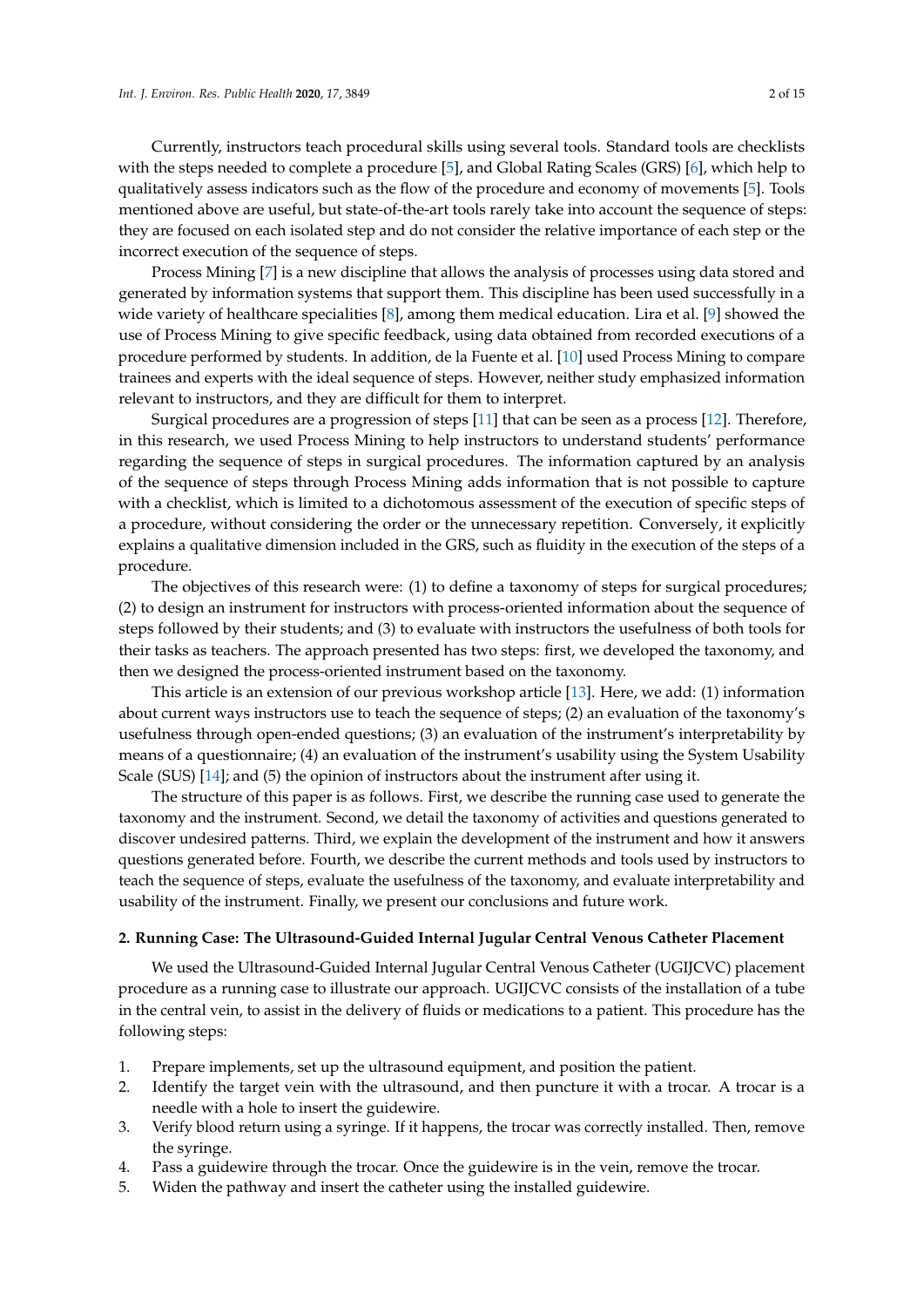## 6. Remove the guidewire and install the catheter.

Essential materials to do a process-oriented analysis of the UGIJCVC case were a process model (modeled using BPMN notation) and an event log with executions of the process [\[15\]](#page-13-14).

To generate the process model, an initial model was generated using activities included in validated checklists. To avoid a biased mode, de la Fuente [\[16\]](#page-13-15) developed a Delphi panel with experts on the procedure through an online survey. They included the activities in the model when the panel reached 80% consensus for each activity, thus obtaining the ideal execution of the procedure.

Data used correspond to executions performed by ten residents of a simulation-based training course at Pontificia Universidad Católica de Chile [\[17\]](#page-13-16), where students received training on the UGIJCVC placement, and students enrolled in the course were given process-oriented feedback [\[9\]](#page-13-8). We obtained data using a web-based software called POMElog [\[18\]](#page-14-0). This software allowed us to generate event logs from videos recorded while students performed the procedure. Each event of the event log used contains a student as case identifier, a procedure step as activity, and date and time when the student performed the procedure step as the timestamp. An expert manually tagged each video with the activities shown in the process model (see Figure [1\)](#page-3-0). Once all videos were tagged, we obtained the event log used in this article.

This study has the approval (ID: 16-194) of the Pontificia Universidad Católica de Chile ethics research committee.

## <span id="page-2-0"></span>**3. Taxonomy of Activities**

The first contribution of this paper is a taxonomy for a procedural skills training course. Instructors need to understand the performance of their students easily, but procedures commonly have many steps, and the sequence of steps followed by each student is different. Therefore, information about how students are learning the sequence of steps could be challenging to understand for instructors. With a taxonomy of activities, it is possible to label the steps with a specific category, produce more synthesized information, and analyze students' performance more easily.

We generated a taxonomy using the semantic of the BPMN model provided by Munoz-Gama et al. [\[15\]](#page-13-14). This semantic is related to the domain where the model is applied, represents what surgeons think when they perform surgical procedures, and allows us to classify the activities (i.e., steps) of this model in the following four categories:

#### **1. Preparation** activities.

Steps previous to the beginning of the procedure. These steps correspond to the preparation of the patient and implements needed for the execution of the surgical procedure.

### **2. Identification** activities.

Steps to recognize and locate a structure (e.g., vein and lung) that will be intervened during an action activity. The execution of these steps is always before an action activity.

## **3. Action** activities.

Main steps of a surgical procedure. They represent steps that indicate progress along the stages of the procedure.

## **4. Control** activities.

Steps to verify the correct execution of an action activity or check if the objective of the action activity was accomplished. Thus, they define if it is possible to continue with the next step or they should go back. They are always after an action activity.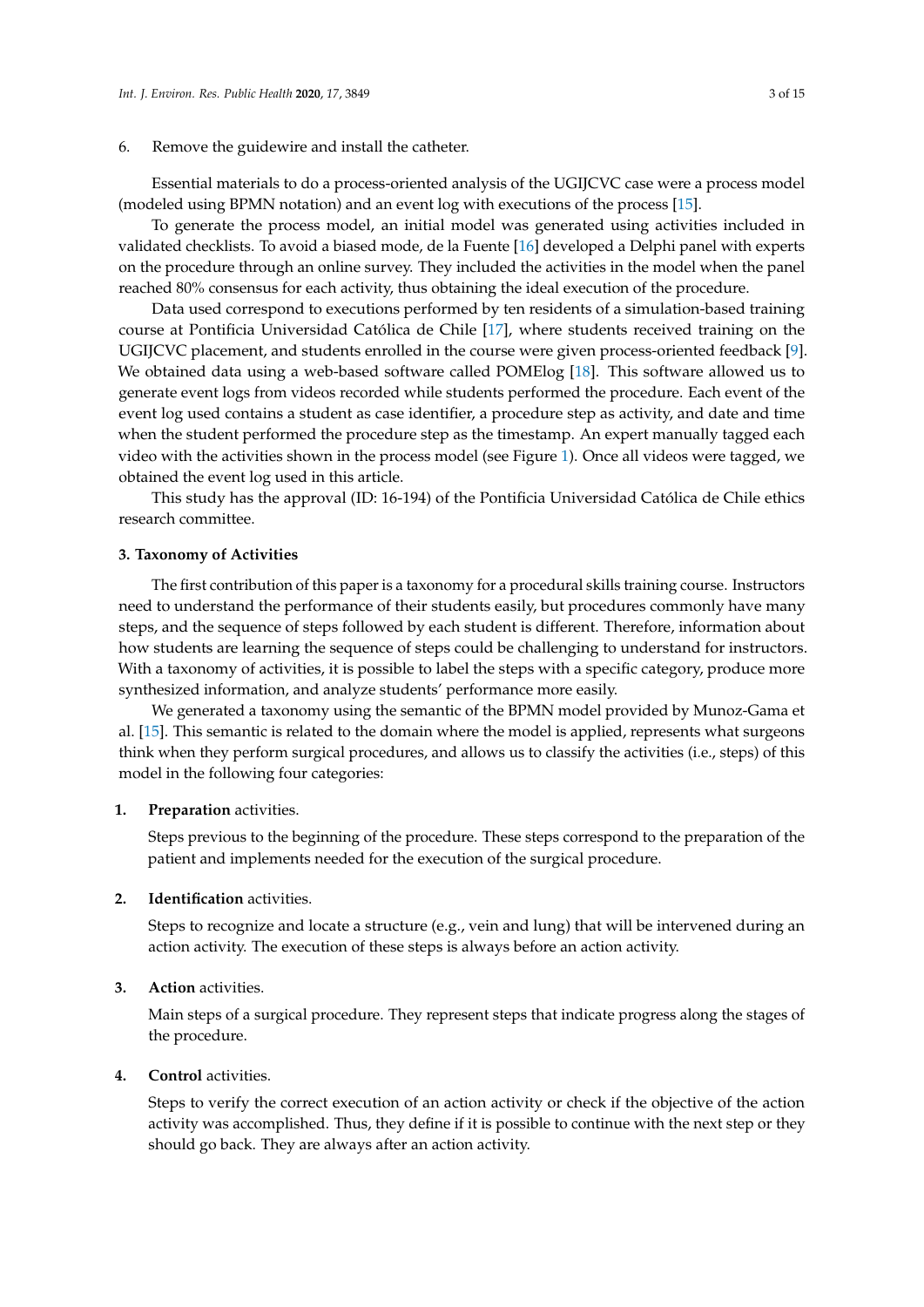#### **5. Other** activities.

Steps not performed in a simulation context or steps that make no sense categorizing in one of the four categories mentioned.

We classified activities depending on the task performed: activities that help to know what is needed before performing a procedure (preparation activities), locate the structure (identification activities), execute a main step of the procedure (action activity), and check if the step was done correctly (control activities).

This definition considers that each activity can belong to only one category. In case it is not clear what activity class a step belongs to, it is possible to split it into more steps, and then classify them in any of the proposed categories.

Figure [1](#page-3-0) shows the BPMN model with the proposed taxonomy applied. The first 11 steps are preparation activities, including hand-washing and patient positioning. Then, identification activities such as 'Doppler identification' help to determine where to 'Puncture', which is an action activity. After, 'Blood return' is the control activity to verify if 'Puncture' was done correctly (i.e., to check if the trocar is inside the vein). Later, 'Guidewire install' and 'Remove trocar' are the next action activities to execute, to then be verified by 'Check wire in long axis', 'Check wire in short axis', and 'Wire in good position', all control activities. Finally, 'Advance catheter' and 'Remove guidewire' are the last action activities, which should be controlled by 'Check flow and reflow' and 'Check catheter position', both control activities.

<span id="page-3-0"></span>

**Figure 1.** BPMN model of the UGIJCVC placement, enriched with the taxonomy proposed.

#### **4. Discovering Undesired Patterns**

In this section, we present the design of an instrument (see Figure [2\)](#page-4-0) to discover undesired patterns. This instrument helps to do a retrospective analysis of the course performance regarding sequence errors. In addition, the instrument provides information at the course level and at the specific student level, allowing the comparison between both levels, knowing the overall performance of the course and thus planning the next sessions, with either current or future students.

The instrument contains answers for questions designed using the taxonomy presented in Section [3.](#page-2-0) We remark that these questions did not allow us to analyze the successfulness of each isolated step, but helped us to discover undesired patterns related to the sequence of steps. Below, we present the four questions, each with its answer. We also generated the answers using the taxonomy, and then we put them together in the instrument shown in Figure [2.](#page-4-0)

Regarding Process Mining techniques, we used the ideas of algorithms based on Directly-Follows Graphs [\[19\]](#page-14-1), which are commonly implemented in commercial tools (such as Disco and Celonis). We used this approach because it can be easily understood by non-expert users of Process Mining.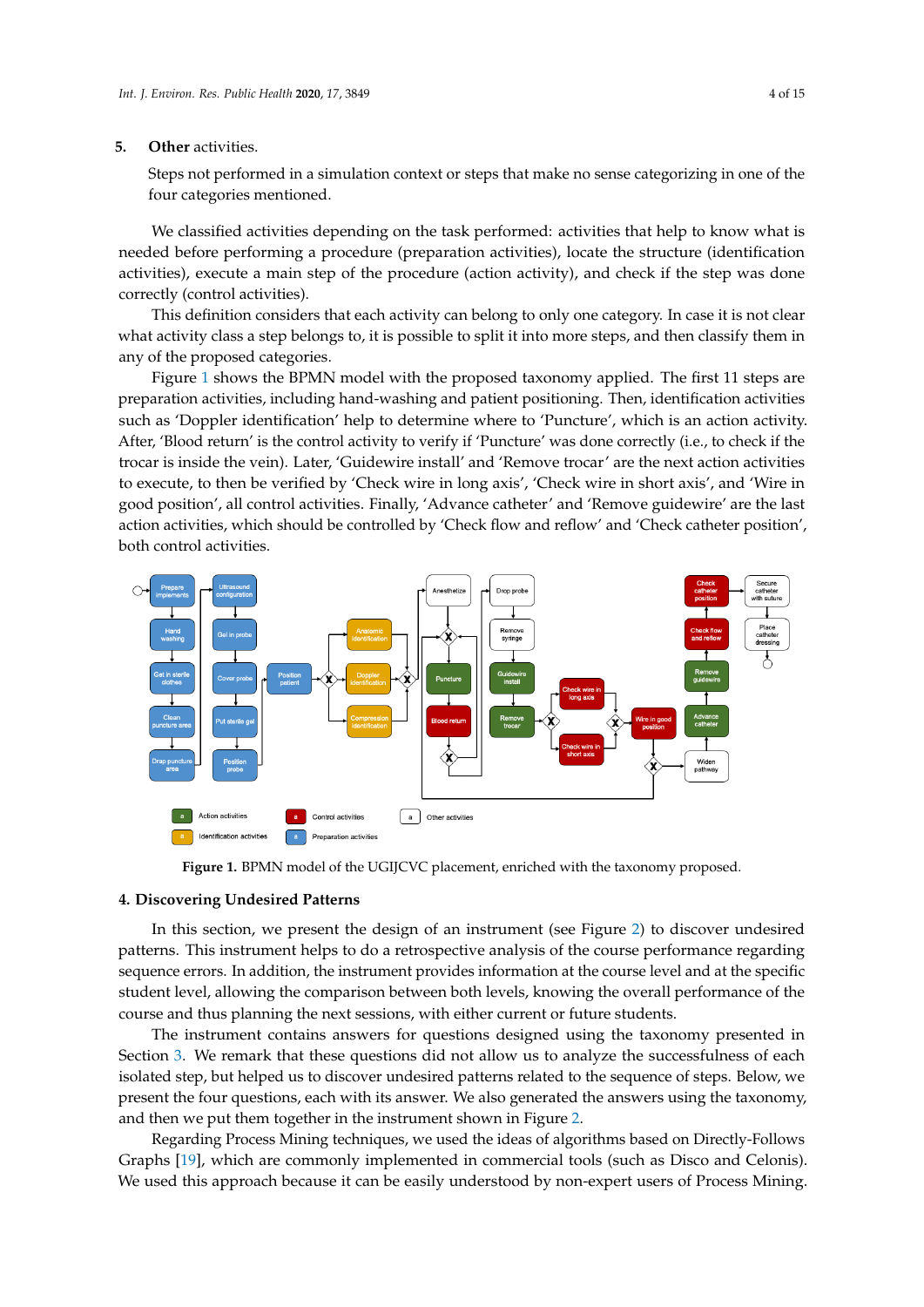Although this approach has some limitations such as a representative bias, it shows the behavior of a process in a simple way [\[19\]](#page-14-1).

<span id="page-4-0"></span>

**Figure 2.** Process-oriented instrument for instructors of surgical procedures.

# **Q1. What undesired sequence of action steps are students doing?**

Execution of surgical procedures consists of following a specific order of action steps correctly. Undesired patterns are going back on action steps, omitting action steps, or repeating unnecessarily an action step.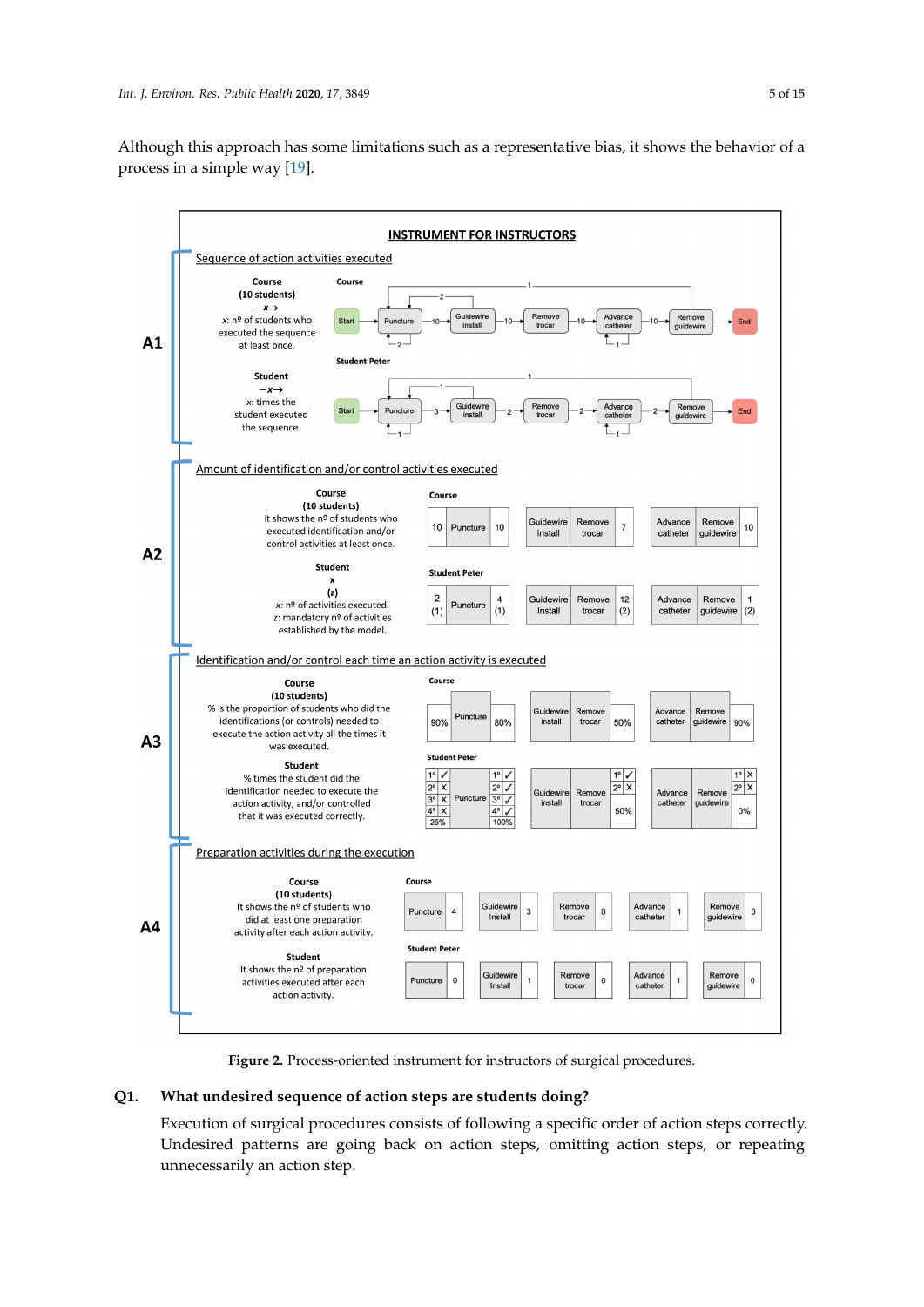## **A1.** *Sequence of action activities executed.*

**A1** is the answer for **Q1**. For this answer, we used events in the event log that correspond to *action* activities. It allowed us to know where students went back, did repetitions of a step, or if they omitted any of the main steps of the procedure.

For a student, the answer shows the number of times the student followed the path between two action activities, represented by the arrow. Figure [2](#page-4-0) (see A1) shows the sequence executed by the student Peter, where is possible to view this student repeated once 'Puncture' and 'Advance catheter', went back once from 'Guidewire install' to 'Puncture', and also went back once from 'Remove guidewire' to 'Puncture'. This student went from 'Puncture' to 'Guidewire install' three times, from 'Guidewire install' to 'Remove trocar' two times, from 'Remove trocar' to 'Advance catheter', and from 'Advance catheter' to 'Remove guidewire'.

For the course, the answer shows the number of students who followed the path between two action activities at least once. In Figure [2](#page-4-0) (see A1), the view for the course shows that two students repeated 'Puncture' at least once, and one student repeated 'Advance catheter' at least once; two students went back from 'Guidewire install' to 'Puncture' at least once, and one student from 'Remove guidewire' to 'Puncture' at least once. The whole course (ten students) went from 'Puncture' to 'Guidewire install', from 'Guidewire install' to 'Remove trocar', from 'Remove trocar' to 'Advance catheter', and from 'Advance catheter' to 'Remove guidewire' at least once.

## **Q2. How many identification and control steps were executed?**

Some steps of surgical procedures involve the intervention of an organ or part of the body. Before intervening, it is essential to identify the organ, i.e., locate the structure that will be intervened. Other steps check the installation of an instrument or verify if an action had the expected result (e.g., positioning the catheter or other instrument). An undesired pattern is the excessive execution of identification and control steps, because this indicates a lack of fluidity and economy of movement [\[6\]](#page-13-5).

## **A2.** *Amount of identification and/or control activities executed.*

**A2** is the answer for **Q2**. For this answer, we used events in the event log that correspond to *action, identification*, and *control* activities.

It allowed us to know if students are making an excessive or insufficient amount of identification and/or control activities that are related to each action activity.

For a student, the answer shows the number of events that are identification activities (left side) and/or control activities (right side) for each action activity. In addition, in parenthesis is the desired amount of events. If there is nothing on the right or the left side of the action activity, it means it is not necessary to perform the absent side. Figure [2](#page-4-0) (see A2) shows the number of activities executed by student Peter. The student did two times identification activities before 'Puncture' and four times control activities, but the desired amount is once. Peter did twelve times control activities of 'Guidewire install' and 'Remove trocar', but the desired amount is two. Besides, Peter did once control activities after 'Advance catheter' and 'Remove guidewire', but the best approach is to perform two control activities.

For the course, the answer shows the number of students who perform at least one identification (left side) and/or control (right side) activities for each action activity. If there is nothing on the right or the left side of the action activity, it means it was not necessary to perform the absent side. Figure [2](#page-4-0) (see A2) shows that all students performed some activities before and after 'Puncture', seven students executed some activities after 'Guidewire install' and 'Remove trocar', and all students did some activities after 'Advance catheter' and 'Remove guidewire'.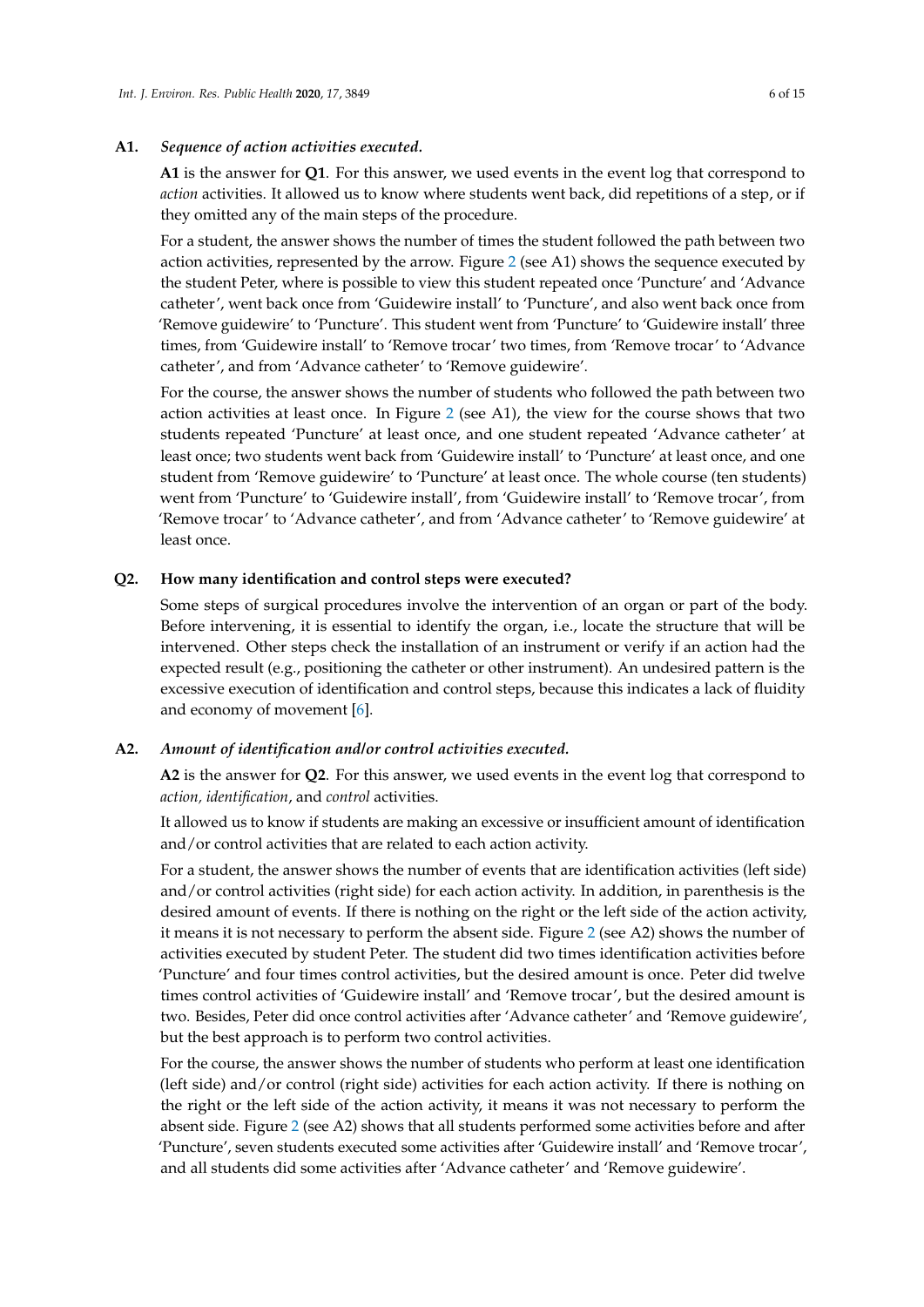# **Q3. Were identifications and controls executed correctly?**

Besides the number of times executed, it is essential to know if students are identifying and controlling an action step correctly each time it is executed. An undesired pattern is not controlling or identifying each time an action step is executed.

# **A3.** *Identification and/or control each time an action activity is executed.*

**A3** is the answer for **Q3**. For this answer, we used events in the event log that correspond to *action, identification*, and *control* activities.

It allowed us to know if students performed the identifications and/or controls required by the BPMN model each time students executed the action activity.

For a student, the answer in Figure [2](#page-4-0) (see A3) shows the number of times the action activity was executed. The number is accompanied by  $\checkmark$  when an identification and/or control was correctly done, or 'X' if it was done incorrectly. A3 in Figure [2](#page-4-0) shows identification (left side) and/or control (right side) for each action activity. If there is nothing on the right or the left side of the action activity, it means it was not necessary to perform the absent side. To determine the correctness, we created the following rules:

We considered the identification as correct:

- · If the model defines only one identification activity before the action activity (see Figure [1\)](#page-3-0), the event that corresponds to the identification activity should be directly followed by an event that corresponds to the action activity in the analysis.
- If the model defines more than one identification activity (see Figure [1\)](#page-3-0), the events should be executed in the way defined by the model.

We considered the control as correct:

- If the model defines only one control activity after the action activity (see Figure [1\)](#page-3-0), an event that corresponds to the control activity should be just after an event that corresponds to the action activity in the analysis.
- If the model defines more than one control activity (see Figure [1\)](#page-3-0):
	- Events that correspond to control activities should be executed in the way defined by the model.
	- If only one control activity was executed after the action activity, an activity prior to the action activity in the analysis should be executed. This behavior shows that the control activity executed was enough for the student to realize the mistake done.

Figure [2](#page-4-0) (see A3) shows the results for student Peter. This student did 'Puncture' four times, but only performed the identification correctly the first time (1 of 4, 25%), and performed the control of 'Puncture' every time (4 of 4, 100%). Peter performed 'Remove trocar' two times and only performed the control correctly the first time (1 of 2, 50%). Besides, Peter performed 'Remove guidewire' two times, and did not do the control correctly both times.

For the course, this answer shows the percentage of students who made the identification (left side) and/or control (right side) every time the action activity was executed. In Figure [2](#page-4-0) (see A3), the view for the whole course shows that 90% of students made the identification of 'Puncture' every time it was executed, and 80% of them did the control correctly; 50% of students controlled 'Remove trocar' successfully every time it was performed; and 90% of students controlled 'Remove guidewire' successfully every time it was executed.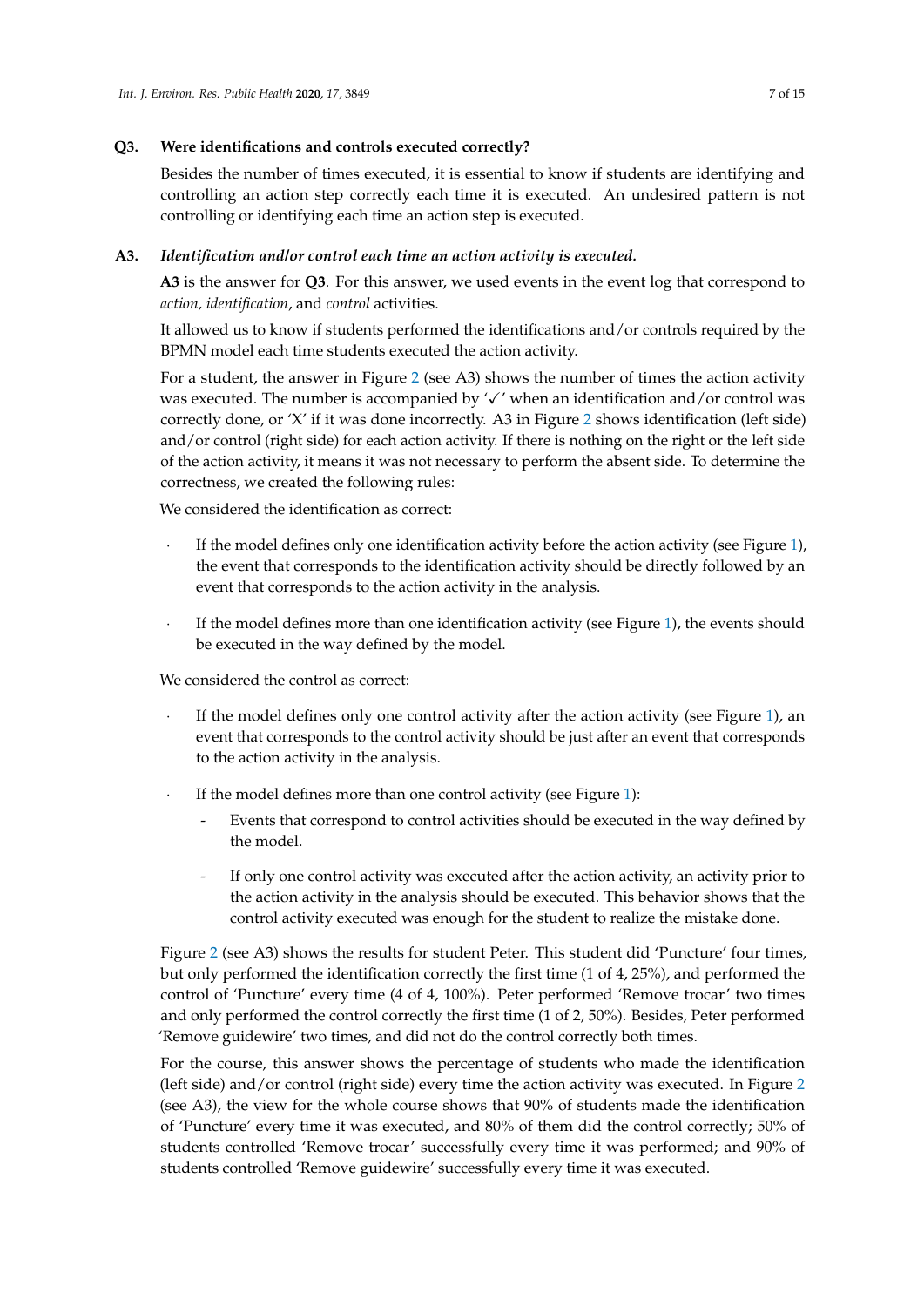## **Q4. Are the students doing preparation steps during the execution of the procedure? Where?**

Before the execution of any surgical procedure, it is essential to perform previous steps to prepare the patient and the implements needed along with the procedure. An undesired pattern is to do preparation steps once the procedure begins because it indicates bad preparation by students in the performance of the procedure.

## **A4.** *Preparation activities during the execution.*

**A4** is the answer for **Q4**. For this answer, we used events in the event log that correspond to *action* and *preparation* activities.

It allowed us to know if preparation activities were executed after an action activity. An ideal execution performs all the preparation activities at the beginning (as is stipulated in the BPMN model, see Figure [1\)](#page-3-0). An undesired execution shows preparation activities executed between action activities, and it indicates that the student did not prepare the procedure or the patient correctly.

For a student, the answer shows the number of events that correspond to the preparation activities executed after each action activity. Figure [2](#page-4-0) (see A4) shows the results for student Peter and indicate that the student did preparation activities after 'Guidewire install' and 'Advance catheter' once.

For the course, the answer shows the number of students who performed preparation activities at least once after each action activity. In Figure [2](#page-4-0) (see A4), the view for the whole course shows four students did preparation activities after 'Puncture' at least once, three students after 'Guidewire install', and one student after 'Advance catheter'.

## **5. Evaluating the Taxonomy and Instrument with Instructors**

<span id="page-7-0"></span>We conducted the evaluation through the following stages shown in Table [1.](#page-7-0) The focus of the first stage was to know the current ways instructors use to teach the sequence of steps, give feedback about the sequence, and assess whether students learned the sequence. Then, we evaluated the ease of understanding and usefulness of taxonomy for typical instructor tasks, and the interpretability and usability of the instrument as well as the opinion of instructors after using the instrument with the instructors.

| <b>Stage</b> | Task                                                    |
|--------------|---------------------------------------------------------|
|              | Current teaching of the sequence of steps.              |
| 2            | Taxonomy explanation to instructors and its usefulness. |
| 3            | Instrument explanation to instructors.                  |
| 4            | Instrument interpretability by instructors.             |
| 5            | Usability analysis of the instrument.                   |
| 6            | Instructors' opinion after using the instrument.        |

|  |  |  | Table 1. Evaluation stages. |  |
|--|--|--|-----------------------------|--|
|--|--|--|-----------------------------|--|

For evaluating the taxonomy and the instrument, we asked three experts who commonly teach UGIJCVC placement. They teach in two institutions in anesthesiology and internal medicine specialities, have 5.7 years of experience on average as UGIJCVC instructors, and 12.3 years of experience performing the procedure on average. Evaluation results were analyzed using qualitative content analysis [\[20\]](#page-14-2). We asked instructors to answer questionnaires written in a paper, and open-ended questions were recorded. Then, we transcribed the audio and analyzed them, to then create categories coding quotes to interpret the answers. We included participant quotes in the paper, and we identified them anonymously with I1, I2, and I3.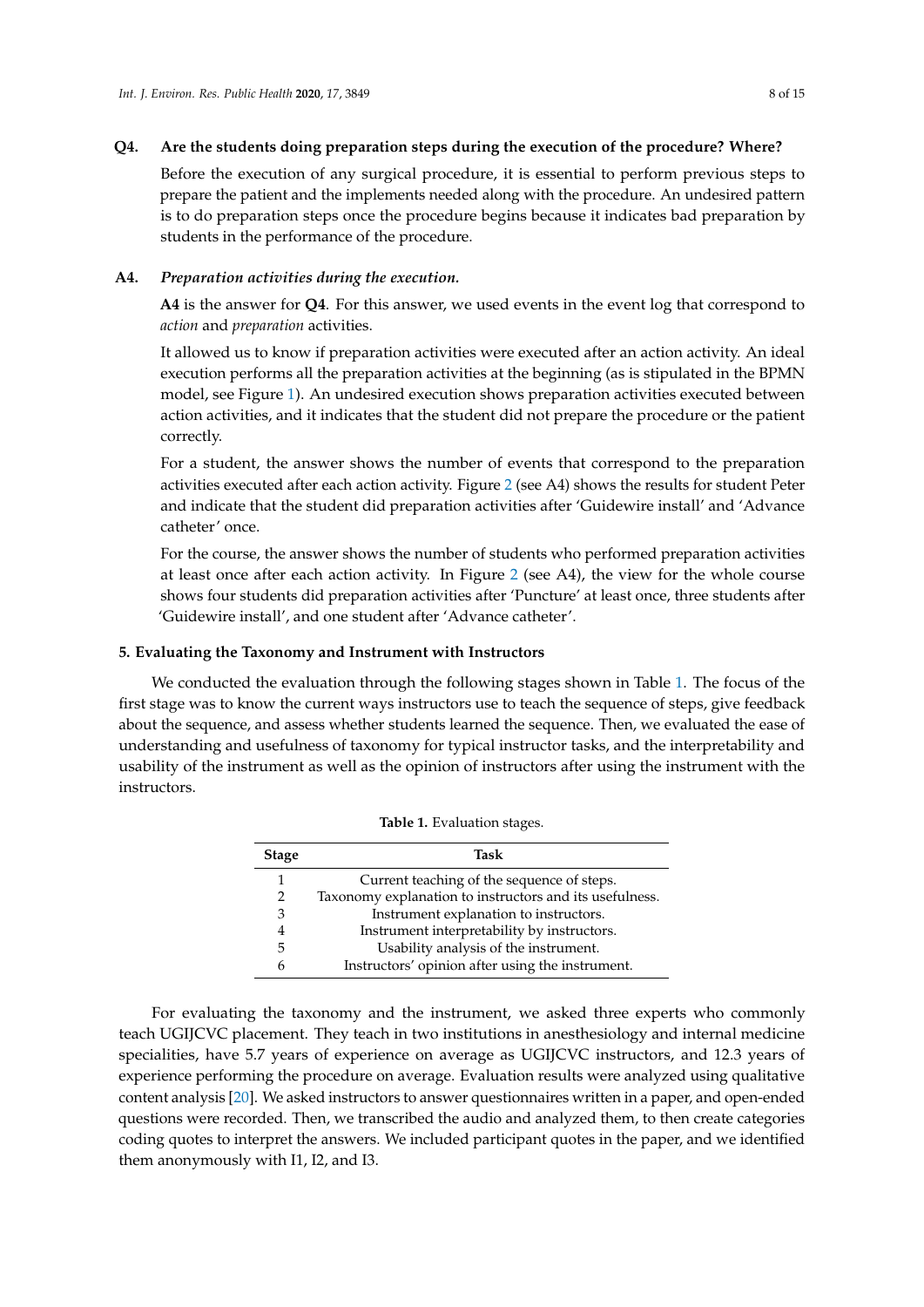#### *5.1. Current Teaching of the Sequence of Steps*

<span id="page-8-0"></span>We asked instructors to describe how they teach the sequence of steps, give feedback to students, and how they assess the sequence of steps. Questions answered by instructors are in Table [2.](#page-8-0)

| No. | <b>Ouestion</b>                                                                                                                                                                                                                          |
|-----|------------------------------------------------------------------------------------------------------------------------------------------------------------------------------------------------------------------------------------------|
|     | How do you teach the sequence of steps in the procedure currently? Do you use any tools or<br>instruments?                                                                                                                               |
|     | How do you give feedback to students on their flow during the procedure currently? (For<br>example, about what the next step to be performed is, if any are skipped, if it stops, etc.) Do you<br>use any tools or instruments?          |
|     | How do you assess students' flow and the sequence of steps during the procedure currently?<br>(For example, if the correct sequence of steps is executed, if any are skipped, if it stops, etc.)<br>Do you use any tools or instruments? |

**Table 2.** Current teaching of the sequence of steps.

Answers to Question 1 of Table [2,](#page-8-0) regarding methods of teaching, varied between all the participants' instructors. One instructor said "I give myself as an example of how the process is carried out" (I1). Two instructors said they teach the sequence partitioning the procedure in stages. In addition, one instructor encourages students to verbalize what they are doing for two reasons: one is "the assistant (...) needs to know what is the doctor doing" (I3), and second "we want the student not only to learn the technique but also to lead the procedure" (I3). Regarding tools, two instructors used a checklist of the procedure, based on the literature. Instructors used it to indicate the steps using the order predefined by the checklist. One instructor said she teaches "mentioning the steps a little with the checklist in mind but not with the paper in hand" (I2). Another instructor sends students videos of how to perform the procedure and documents with anatomic information weekly prior to training sessions.

Answers to Question 2 of Table [2,](#page-8-0) regarding giving feedback methods, noted that instructors do it without a specific structure or pattern. It is a problem for feedback effectiveness because the reliability and credibility of the feedback is an issue [\[21\]](#page-14-3). One instructor said "I feel that we are always weak in the feedback" (I1) because "we don't have an objective way to correct mistakes" (I1). Regarding tools, two instructors said they give feedback using a global scale (which is a qualitative assessment and is useful for any procedure), a checklist or by advising students based on their experience performing the procedure. One instructor mentioned "a checklist is quite extensive but it is super meticulous for detail" (I3), and another instructor mentioned that she prefers global scales instead of a checklist because "checklists did not discriminate between experts and novices" (I2). The instructor who considers giving feedback challenging did not mention tools such as checklists or global scales, but said "we try to correct at the time the mistake is made" (I1).

Answers to Question 3 of Table [2,](#page-8-0) regarding methods of assessment, showed issues mentioned by instructors: "I think we do it in a super qualitative way" (I2), "there is no objective pattern" (I1), "We do not have full standardization between teachers" (I2), and "the checklist is long, it is very extensive, which makes it a bit difficult when you evaluate" (I3). Regarding tools, two instructors use the checklist and the global scale, but without putting the focus on the sequence of steps. One instructor assesses subjectively if the sequence executed was correct. Concerning the checklist, one instructor said "(the students were) very clear in saying they preferred a very detailed checklist step-by-step, because it was useful for them later in the formative part" (I3), and another mentioned that "today we do not have a tool or an instrument to evaluate that" (I2).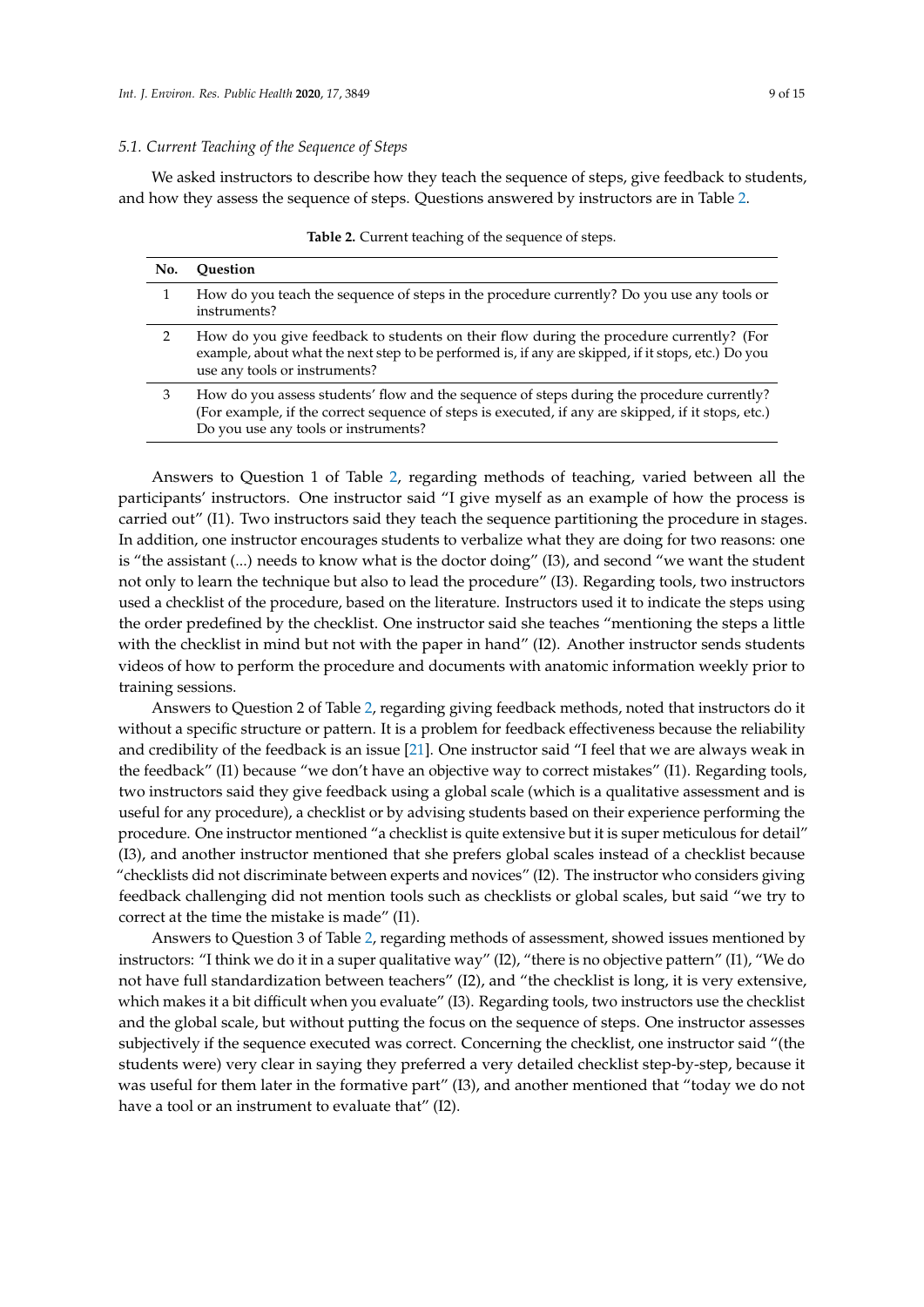#### *5.2. Taxonomy*

<span id="page-9-0"></span>We evaluated the taxonomy by asking instructors about dimensions shown on Table  $3$  using a five-point visual analogue scale, where one means 'totally disagree' and five 'totally agree'. In addition, we asked instructors their opinion about the usefulness of the taxonomy for giving feedback and assessment tasks.

|  |  | Table 3. Sentences to rate the taxonomy. |  |
|--|--|------------------------------------------|--|
|--|--|------------------------------------------|--|

| No. | Sentence                                                                     |
|-----|------------------------------------------------------------------------------|
|     | The taxonomy is easy to understand.                                          |
|     | The taxonomy facilitates the development of a mental model of the procedure. |
|     | The taxonomy is applicable to other medical procedures (other than UGIJCVC). |

The results show that all the instructors agreed with Sentences 1 and 2 (see Table [3\)](#page-9-0). In addition, two instructors totally agreed and one agreed with Sentence 3 (see Table [3\)](#page-9-0). All the instructors think taxonomy can help them give feedback and assess procedural skills.

Comments of instructors regarding the taxonomy are "I try to think about how to improve or give it another classification and I can't" (I2), "I think it is really good, the structure helps to carry out a more objective assessment" (I2), "I think that, this process model will be really useful in self-taught training in the future" (I2) and with this, one can say "hey, look you failed on this" or "you did well on this" and "the steps to follow are these"" (I3).

## *5.3. Instrument Interpretability*

After explaining the instrument to instructors, we asked them to answer an interpretability test, and thus we evaluated their understanding of the information given by the instrument. It consists of asking instructors questions about each answer given by the instrument. The instrument (see Figure [2\)](#page-4-0) was generated using a real student and the course in [\[15\]](#page-13-14). Interpretability test questions are in Table [4.](#page-9-1)

<span id="page-9-1"></span>

| Answer         | No.              | Question                                                                                       |
|----------------|------------------|------------------------------------------------------------------------------------------------|
|                | 1.1              | What activities did the course repeat?                                                         |
| A1             | 1.2              | How many students did 'Puncture' after 'Remove guidewire'?                                     |
|                | 1.3              | What activities did Peter repeat?                                                              |
|                | 1.4              | How many times did Peter do 'Puncture' after 'Remove guidewire'?                               |
|                | 2.1              | How many students did the identification previous to 'Puncture'?                               |
| A <sub>2</sub> | $2.2\phantom{0}$ | How many students did the control of 'Guidewire install' and 'Remove trocar'?                  |
|                | 2.3              | Did Peter do the ideal number of identification activities prior to 'Puncture'? If you have a  |
|                |                  | negative response, did he do more or less than the ideal number?                               |
|                | 2.4              | Did Peter do the ideal number of control do activities after 'Advance catheter' and 'Remove    |
|                |                  | guidewire'? If you have a negative response, did he do more or less than the ideal number?     |
|                | 3.1              | What percentage of the course did the necessary identification each time they performed        |
| A <sub>3</sub> |                  | 'Puncture'?                                                                                    |
|                | 3.2              | What percentage of the course did the necessary control each time they performed 'Advance      |
|                |                  | catheter' and 'Remove guidewire'?                                                              |
|                | 3.3              | Peter performed 'Puncture' 4 times. In which of them did he do the identification? In which of |
|                |                  | them did he do the control?                                                                    |
| A4             | 4.1              | How many students did preparation activities right after 'Puncture'?                           |
|                | 4.2              | How many students did preparation activities right after 'Remove Guidewire'?                   |
|                | 4.3              | How many activities did the student Ana do right after 'Withdraw Trocar'?                      |

**Table 4.** Interpretability test questions.

The rsults show that all instructors answered the majority of questions on Table [4](#page-9-1) correctly  $(88.1\%$  correct answers on average by each instructor, SD = 3.37%), confirming the success of this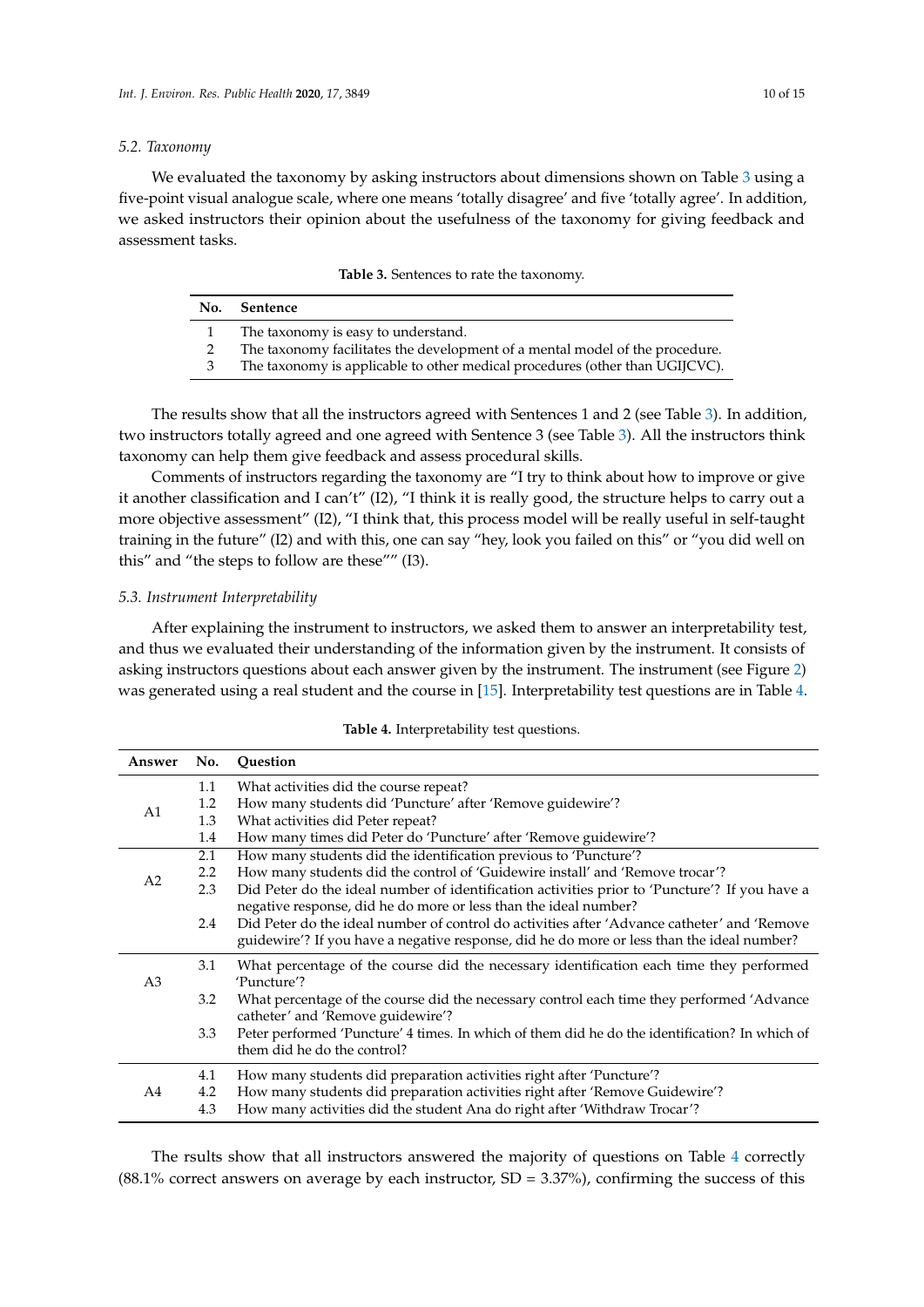Interactive Pattern Recognition case [\[22\]](#page-14-4). All instructors answered all the questions related to the number of identification/control activities executed and procedure preparation correctly (Answers A2 and A4, respectively). However, instructors answered some questions regarding repetitions or reworks of action activities incorrectly (two instructors answered Question 1.1 incorrectly and one instructor answered Question 1.3 incorrectly), as well as questions related to the correct execution of identification and control (one instructor answered Question 3.2 incorrectly and another instructor answered Question 3.3 incorrectly).

## *5.4. Instrument Usability*

Usability was defined by Brooke [\[14\]](#page-13-13) as the appropriateness of an artefact for a specific purpose. Regarding Point 5 of Table [1,](#page-7-0) we used the System Usability Scale (SUS) to determine usability of our instrument [\[14\]](#page-13-13), a widely accepted questionnaire to evaluate it. SUS questions are in Table [5.](#page-10-0) Instructors answered each question using a five-point visual analogue scale, where one means 'strongly disagree' and five 'strongly agree'.

**Table 5.** System Usability Scale (SUS) to evaluate the usability of the instrument.

<span id="page-10-0"></span>

| No. | <b>Ouestion</b>                                                                   |
|-----|-----------------------------------------------------------------------------------|
|     | I think that I would like to use this instrument frequently.                      |
|     | I found the instrument unnecessarily complex.                                     |
| 3   | I thought the instrument was easy to use.                                         |
| 4   | I think that I would need the support of an expert to use this instrument.        |
| 5   | I found the various components of this instrument were well integrated.           |
| b   | I thought there was too much inconsistency in this instrument.                    |
|     | I would imagine that most people would learn to use this instrument very quickly. |
| 8   | I found the instrument very difficult to use.                                     |
| 9   | I felt very confident using the instrument.                                       |
| 10  | I needed to learn many things before I used this instrument.                      |

The mean score was  $89.2$  (SD = 9.2). According to Bangor et al. [\[23\]](#page-14-5), it means our instrument has an acceptable level of usability. Analyzing the questions, it is possible to see that all instructors agreed or strongly agreed about the frequency with which they would use the instrument, ease of use, integration of the components, fastness of learning to use the instrument, and confidence using the instrument (Questions 1, 3, 5, 7 and 9 in Table [5\)](#page-10-0). All instructors disagreed or strongly disagreed regarding the complexity of the instrument, inconsistency in the instrument and difficulties using the instrument (Questions 2, 6, and 8 in Table [5\)](#page-10-0). One instructor agreed with the need for expert support to use the instrument while two instructors disagreed or strongly disagreed with this sentence (Question 4 on Table [5\)](#page-10-0). The question related to the need for learning things before using the instrument had the same trend (Question 10 on Table [5\)](#page-10-0).

## *5.5. Instructors Opinion after Using the Instrument*

To describe the opinion of instructors about using the instrument, we asked them open-ended questions after they used it to answer the interpretability test (see questions in Table [6\)](#page-11-0). In addition, we asked instructors about the usefulness of the instrument giving feedback and assessment tasks.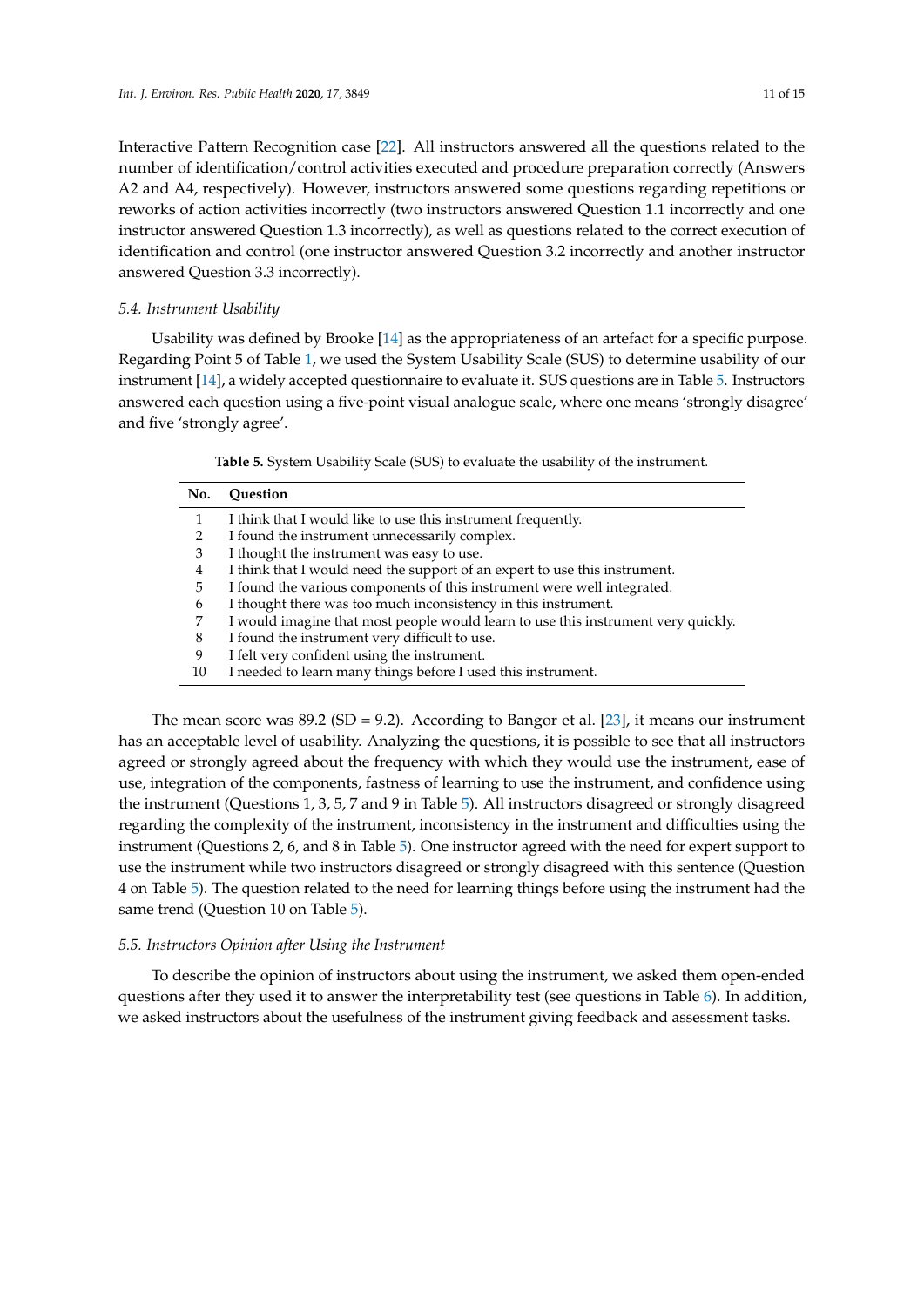<span id="page-11-0"></span>**Table 6.** Questions to get instructors opinion about using the instrument.

- 3 What was the most difficult thing about using the instrument?
- 4 What would you improve about the instrument?

Regarding Question 1 of Table [6,](#page-11-0) instructors said the instrument helps to do a more objective assessment, because even "one skip steps (performing the procedure), and oneself also skips them when evaluating" (I1), which is an issue supported by the literature [\[24\]](#page-14-6). In addition, one instructor said "this can help us know mentally if the student knows the next step, both the instructor and the student" (I2) and another instructor mentioned the "different items of the instrument served to understand that sequence" (I3).

Answering Question 2 of Table [6,](#page-11-0) instructors highlighted the characteristics of the instrument: one instructor mentioned "the comparison with the course is always more attractive than the individual as a single entity" (I3). In addition, they mentioned the possibility of tasks they can do with the instrument in comparison with others: one instructor said "one can compare with previous years, with other groups and with other groups from other institutions" (I1), "it is often challenging to train the person to use the global scale, I think this will be easier to train in because it is very logical" (I2), and "I would imagine that showing this to a student would make it easier for him/her to understand why it is important and why I am giving him/her this feedback or mark" (I3). Additionally, the instrument allowed instructors to reflect on their performance as a teacher: one instructor said "(the instrument) lets me know as an instructor if there is a step that I am not explaining well or there is something that needs more reinforcement" (I3), "I think it is exciting to know where I am strong and where I need to put more emphasis on preparation on the course level as well as on the individual level" (I3).

Answering Question 3 of Table [6,](#page-11-0) two instructors said the first component was the hardest to understand, but, once we explained it to them, the items were easy to understand. Regarding Question 4 of Table [6,](#page-11-0) a suggestion was to create material to facilitate the instrument interpretability (e.g., a video with an explanation of how to interpret it).

Additionally, all instructors thought the taxonomy could help them give feedback and assess procedural skills.

## **6. Discussion**

In this paper, we present a taxonomy of steps for surgical procedures and an instrument for instructors, both focused on teaching the sequence of steps required to perform a surgical procedure. Both tools help to obtain process-oriented information that could be useful for surgical instructors during training. The taxonomy developed can be used by instructors in everyday tasks, such as giving feedback and assessing students. Instructors can do the same tasks using the instrument, which shows information related to mistakes in the sequence of steps through the components it provides.

Instructors agreed that the taxonomy could help to give a structure to training, and they found it useful for giving feedback and assessing students' performance. Regarding the instrument, instructors understood the information provided and considered the usability of the instrument acceptable. Similar to taxonomy, instructors thought the instrument helped them establish if students knew the correct sequence of steps, and it could be useful for everyday tasks they do as surgical teachers. Hence, we conclude that the information provided by the instrument (generated using the taxonomy) could be useful to understand students' performance as regards the sequence of steps. Therefore, the taxonomy and the instrument are resources to include in the tools instructors have to teach surgical procedures.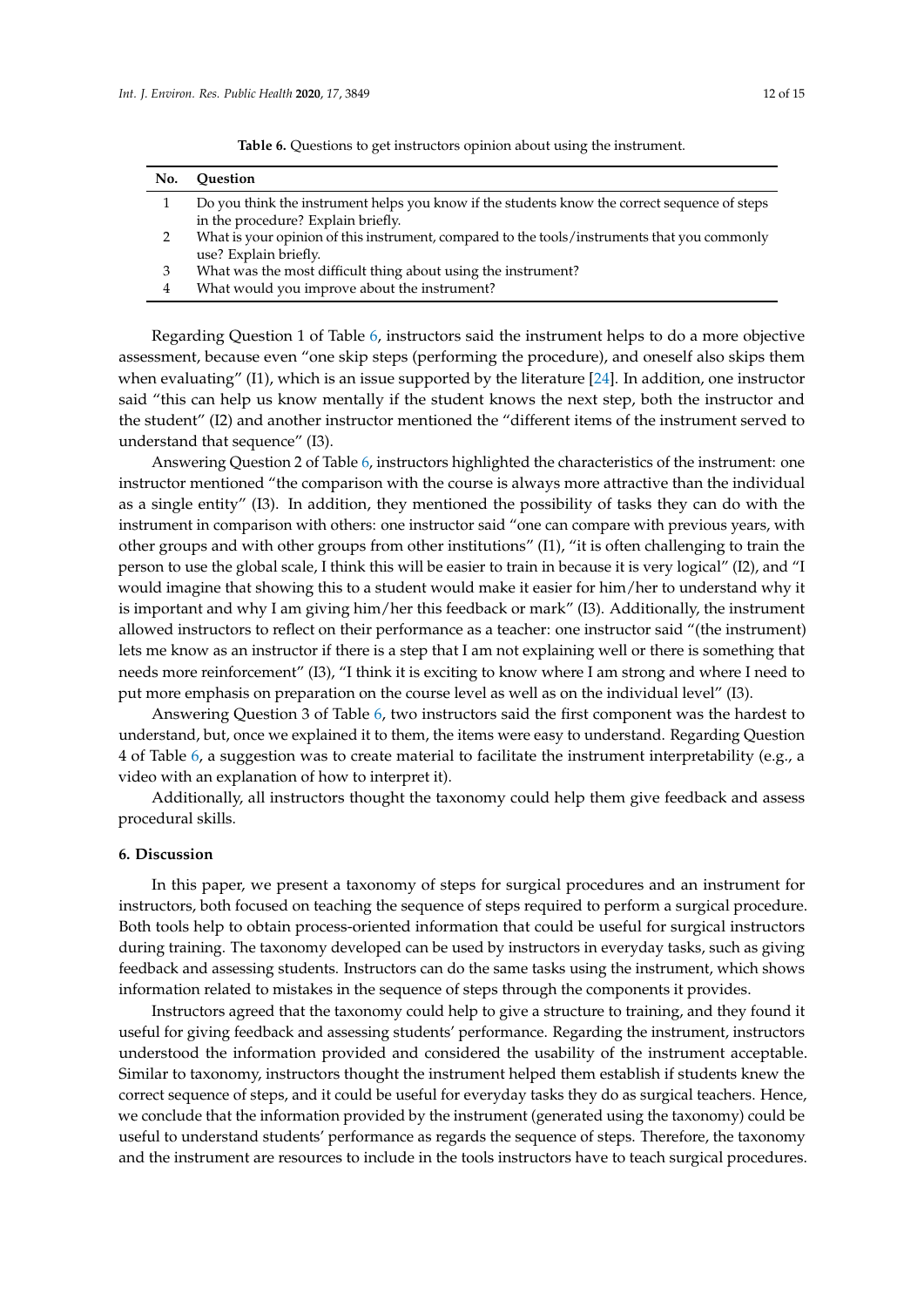The taxonomy and the instrument can help instructors in building or enhancing their mental model. For instructors, it is challenging to share their mental model [\[25](#page-14-7)[,26\]](#page-14-8), and that means that they omit close to 70% of the information needed by students during their learning process [\[24\]](#page-14-6). The taxonomy and the instrument help to address these problems: with the taxonomy, it is possible to share information about the steps of the procedure and the correct sequence of them; with the instrument, the information utilized to teach the correct sequence is standardized, avoiding the omission of information. In addition, both tools help to give a structure as to how to teach the procedure, providing standardization of the contents and an objective way for assessment and giving feedback.

A limitation of this research is the number of instructors who participated in the evaluation. However, we asked instructors from different specialities and institutions; thus, we believe the number of instructors provides sufficient evidence to accomplish the objective of this research. Another limitation is the possibility of difficulties to handle the instrument if the number of steps of a procedure is more extensive than UGIJCVC placement. In that case, figures of answers generated (see Figure [2\)](#page-4-0) could change a bit to provide the same information as could be needed. Furthermore, the instrument does not contain subjective information as provided by GRS, because the instrument shows objective information. Such a need could be addressed using the instrument as a complement to checklists and GRS, allowing the instructor to capture subjective and objective information.

Future work to enhance interpretability of the instrument are improvements regarding repetitions or reworks of action activities (A1 of Figure [2\)](#page-4-0), the excessive amount of identifications and control activities performed by the course in (A2 of Figure [2\)](#page-4-0), and the correctness of identification and control each time an action activity is performed (A3 of Figure [2\)](#page-4-0). We detected these improvement needs based on results obtained by instructors in the interpretability test. Another improvement needed is the classification between minor and major sequence errors, creating a good display of this information. In addition, further research is needed to demonstrate if the taxonomy and the instrument improve the learning of a surgical procedure (here, we did an evaluation using expert opinion [\[27\]](#page-14-9)), to demonstrate if the instrument helps to improve feedback and assessment of students, and to make the generation of the instrument by potential users available and customizable.

## **7. Conclusions**

We present a taxonomy of activities for surgical procedures and an instrument for instructors showing undesired sequence patterns, generated using Process Mining. After evaluation of both tools with experts, we found them as easy to understand, interpretable by instructors, and with an acceptable level of usability. Further studies should be done once instructors gain experience using the tool.

**Author Contributions:** Conceptualization, C.M., J.M.-G., M.S., V.G., and G.F.; Methodology, J.M.-G., M.S., R.d.l.F., V.H., and V.G.; Software, C.M. and L.L.; Validation, V.G.; Formal Analysis, C.M., G.F., and V.G.; Investigation, R.d.l.F. and V.G.; Resources, L.L., R.d.l.F., and V.G.; Data Curation, L.L. and V.G.; Writing—Original Draft Preparation, V.G.; Writing—Review and Editing, all authors; Visualization, J.M.-G., M.S., R.d.l.F., V.H., and V.G.; Supervision, J.M.-G., M.S., R.d.l.F., and V.G.; Project Administration, R.d.l.F. and V.G.; and Funding Acquisition, J.M.-G., M.S., R.d.l.F., R.F., V.H., and V.G. All authors have read and agreed to the published version of the manuscript.

**Funding:** This paper was supported by the Process-Oriented Data Science for Healthcare Alliance (PODS4H Alliance). The research was partially funded by CONICYT/FONDECYT 11170092, CONICYT/FONDECYT 1181162, CONICYT/REDI 170136, VRI-UC INTERDISCIPLINA II170003, FOND-DCC 2017-0001, and ANID-PFCHA/Doctorado Nacional/2019-21190116.

**Conflicts of Interest:** The authors declare no conflict of interest. The funders had no role in the design of the study; in the collection, analyses, or interpretation of data; in the writing of the manuscript, or in the decision to publish the results.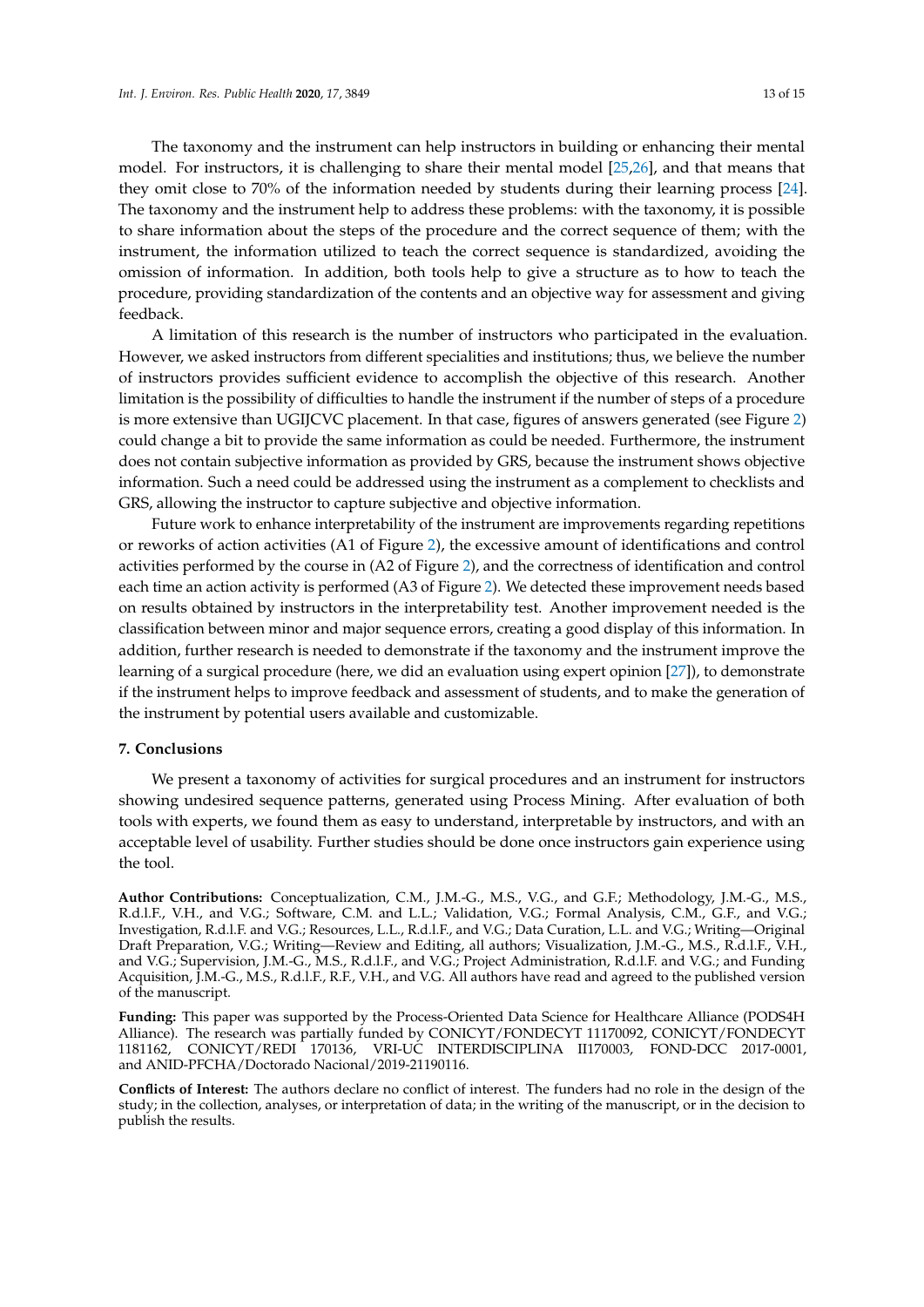# **Abbreviations**

The following abbreviations were used in this manuscript:

| <b>GRS</b> | Global Rating Scale                                        |
|------------|------------------------------------------------------------|
| <b>SUS</b> | System Usability Scale                                     |
| UGIJCVC    | Ultrasound-Guided Internal Jugular Central Venous Catheter |
| BPMN       | Business Process Model and Notation                        |
|            |                                                            |

# **References**

- <span id="page-13-0"></span>1. World Medical Association. *WMA Statement on Medical Education*; World Medical Association: Ferney-Voltaire, France, 2017.
- <span id="page-13-1"></span>2. Aydin, A.; Fisher, R.; Khan, M.S.; Dasgupta, P.; Ahmed, K. Training, assessment and accreditation in surgery. *Postgrad. Med J.* **2017**, *93*, 441–448. doi[:10.1136/postgradmedj-2016-134701.](https://doi.org/10.1136/postgradmedj-2016-134701)
- <span id="page-13-2"></span>3. Fecso, A.B.; Szasz, P.; Kerezov, G.; Grantcharov, T.P. The effect of technical performance on patient outcomes in surgery: A systematic review. *Ann. Surg.* **2017**, *265*, 492–501. doi[:10.1097/SLA.0000000000001959.](https://doi.org/10.1097/SLA.0000000000001959)
- <span id="page-13-3"></span>4. Srinivasan, M.; Li, S.T.T.; Meyers, F.J.; Pratt, D.D.; Collins, J.B.; Braddock, C.; Skeff, K.M.; West, D.C.; Henderson, M.; Hales, R.E.; et al. 'Teaching as a Competency': Competencies for Medical Educators. *Acad. Med.* **2011**, *86*, 1211–1220. doi[:10.1097/ACM.0b013e31822c5b9a.](https://doi.org/10.1097/ACM.0b013e31822c5b9a)
- <span id="page-13-4"></span>5. Shackelford, S.; Bowyer, M. Modern metrics for evaluating surgical technical skills. *Curr. Surg. Rep.* **2017**, *5*, 24, doi[:10.1007/s40137-017-0187-0.](https://doi.org/10.1007/s40137-017-0187-0)
- <span id="page-13-5"></span>6. Ma, I.W.Y.; Zalunardo, N.; Pachev, G.; Beran, T.; Brown, M.; Hatala, R.; McLaughlin, K. Comparing the use of global rating scale with checklists for the assessment of central venous catheterization skills using simulation. *Adv. Health Sci. Educ.* **2012**, *17*, 457–470.
- <span id="page-13-6"></span>7. van der Aalst, W.M.P. *Process Mining—Data Science in Action*; Springer: Berlin/Heidelberg, Germany , 2016.
- <span id="page-13-7"></span>8. Rojas, E.; Munoz-Gama, J.; Sepúlveda, M.; Capurro, D. Process mining in healthcare: A literature review. *J. Biomed. Inform.* **2016**, *61*, 224–236. doi[:10.1016/j.jbi.2016.04.007.](https://doi.org/10.1016/j.jbi.2016.04.007)
- <span id="page-13-8"></span>9. Lira, R.; Salas-Morales, J.; Leiva, L.; Fuente, R.D.L.; Fuentes, R.; Delfino, A.; Nazal, C.H.; Sepúlveda, M.; Arias, M.; Herskovic, V.; et al. Process-Oriented Feedback through Process Mining for Surgical Procedures in Medical Training: The Ultrasound-Guided Central Venous Catheter Placement Case. *Int. J. Environ. Res. Public Health* **2019**, *16*, 1877, doi[:10.3390/ijerph16111877.](https://doi.org/10.3390/ijerph16111877)
- <span id="page-13-9"></span>10. de la Fuente, R.; Fuentes, R.; Munoz-Gama, J.; Riquelme, A.; Altermatt, F.R.; Pedemonte, J.; Corvetto, M.; Sepúlveda, M. Control-flow analysis of procedural skills competencies in medical training through process mining. *Postgrad. Med J.* **2019**, *96*, 250–256. doi[:10.1136/postgradmedj-2019-136802.](https://doi.org/10.1136/postgradmedj-2019-136802)
- <span id="page-13-10"></span>11. Lalys, F.; Jannin, P. Surgical process modelling: A review. *Int. J. Comput. Assist. Radiol. Surg.* **2014**, *9*, 495–511. doi[:10.1007/s11548-013-0940-5.](https://doi.org/10.1007/s11548-013-0940-5)
- <span id="page-13-11"></span>12. Neumuth, D.; Loebe, F.; Herre, H.; Neumuth, T. Modeling surgical processes: A four-level translational approach. *AI Med.* **2011**, *51*, 147–161. doi[:10.1016/j.artmed.2010.12.003.](https://doi.org/10.1016/j.artmed.2010.12.003)
- <span id="page-13-12"></span>13. Galvez, V.; Meneses, C.; Fagalde, G.; Munoz-Gama, J.; Sepúlveda, M.; Fuentes, R.; de la Fuente, R. Understanding Undesired Procedural Behavior in Surgical Training: The Instructor Perspective. In *Business Process Management Workshops*; BPM 2019; Lecture Notes in Business Information Processing; Di Francescomarino, C., Dijkman, R., Zdun, U., Eds.; Springer: Cham, Switzerland, 2019; Volume 362, pp. 471–482, doi[:10.1007/978-3-030-37453-2\\_38.](https://doi.org/10.1007/978-3-030-37453-2_38)
- <span id="page-13-13"></span>14. Brooke, J. SUS—A quick and dirty usability scale. In *Usability Evaluation In Industry*: Taylor and Francis: Oxfordshire, UK, 1996.
- <span id="page-13-14"></span>15. Munoz-Gama, J.; de la Fuente, R.; Sepúlveda, M.; Fuentes, R. *Conformance Checking Challenge 2019*; 4TU. Centre for Research Data: Delft, Netherlands, 2019.doi[:10.4121/uuid:c923af09-ce93-44c3-ace0-c5508cf103ad.](https://doi.org/10.4121/uuid:c923af09-ce93-44c3-ace0-c5508cf103ad)
- <span id="page-13-15"></span>16. de la Fuente, R. Entrenamiento en Destrezas Procedurales: Oportunidades Desde el Análisis de Minería de Procesos. Master's Thesis, School of Engineering, Pontificia Universidad Católica de Chile, Santiago, Chile, 2018.
- <span id="page-13-16"></span>17. Corvetto, M.; Pedemonte, J.; Varas, D.; Fuentes, C.; Altermatt, F. Simulation-based training program with deliberate practice for ultrasound-guided jugular central venous catheter placement. *Acta Anaesthesiologica Scandinavica* **2017**, *61*, 1184–1191. doi[:10.1111/aas.12937.](https://doi.org/10.1111/aas.12937)